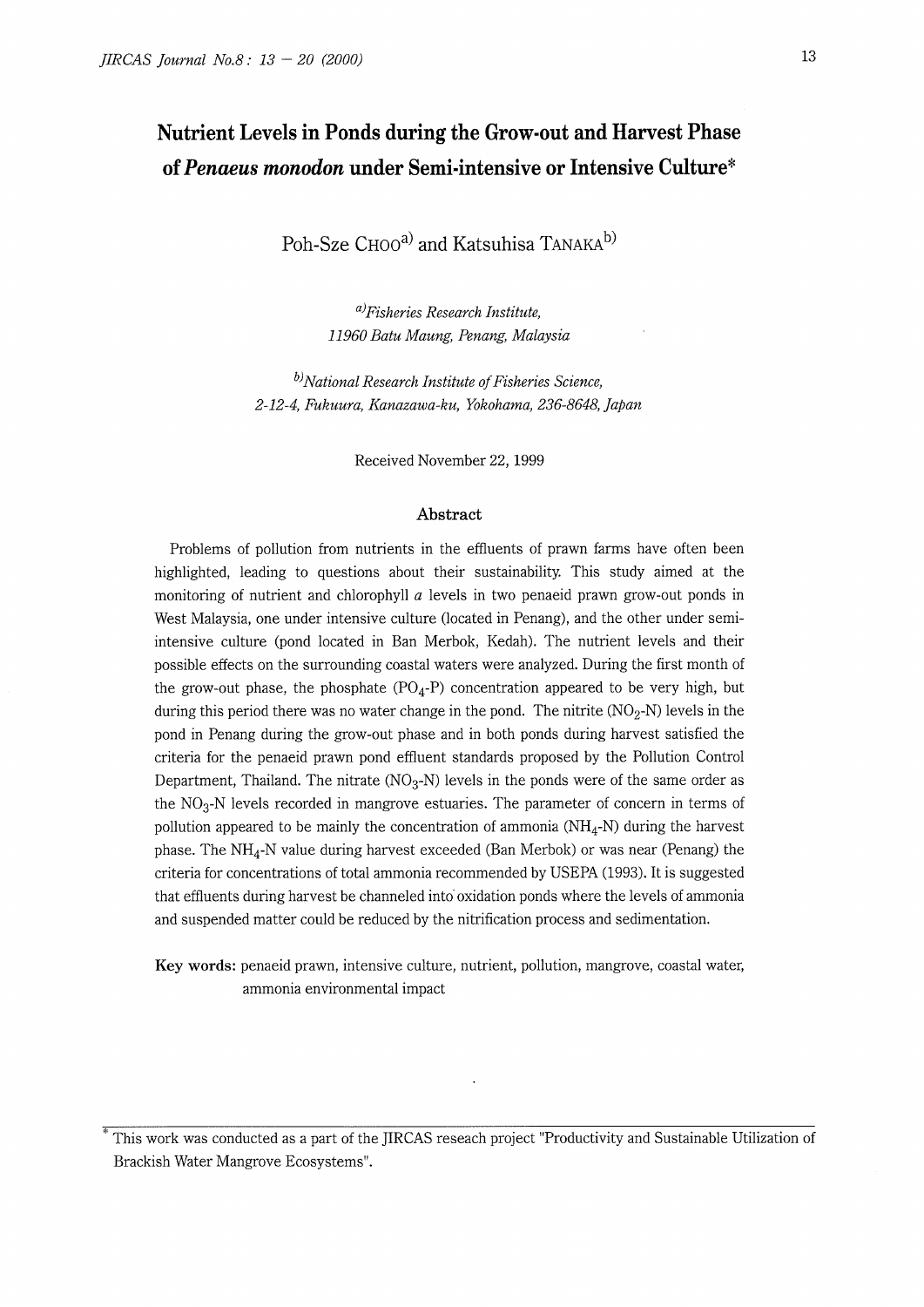### **Introduction**

The culture of penaeid prawns in Malaysia has a long history dating back to the early 1900s when immigrants brought with them the technique of culture in trapping ponds<sup>4)</sup>. Ponds were located in mangrove areas and ranged in size from 2 - 20 ha, with fry and natural food being recruited with the incoming tides. Production from these ponds was low, usually less than 1 tonne/ha/ crop. Due to the low stocking density ( $\langle 10 \text{ postlarvae/} m^2 \rangle$  and the non-dependence on artificial feed, this practice is considered to be environmentally sustainable. Since prawns from extensive culture feed on natural food from the ponds, and do not generate significant amounts of wastes, they may even be net removers of nutrients and organic matter  $5$ .

Since the 1970s, however, penaeid prawns (mainly tiger prawns) have been generally cultured on a semi-intensive (10- 20 postlarvae/  $m<sup>2</sup>$ ) or intensive scale ( $> 20$  postlarvae / m<sup>2</sup>) due to the increase in the demand and price of land, and the expanding lucrative export market for penaeid prawns. A production of 2 - 8 tonnes/ha/year is usually attained for semi-intensive cultures, whilst close to 4 -10 tonnes/ha/year for intensive culture. Problems of pollution from nutrients in the effluents of prawn farms are commonly highlighted leading to questions about the sustainability of such cultures.

In this study, the nutrient levels were monitored in two ponds: a pond in Penang under intensive culture during the grow-out phase up to the time of harvest; a pond in Ban Merbok, Kedah where the nutrient levels in the water and sediments of the pond were collected immediately after harvest. Nutrient levels in the pond water and sediments, and their possible impacts on the surrounding coastal waters were analyzed.

#### **Materials and Methods**

One of the ponds studied, 1 ha in size, was located on mangrove land in Penang. A total of 27 ponds 1 ha in size were located in the farm which covered a total land area of 48.6 ha. The other pond (0.36 ha) monitored was located in Ban Merbok, Kedah, where

the nutrient levels were studied during harvest. The intensive culture pond in Penang was stocked on Nov. 30, 1997 at a density of 40  $m^2$ , and the first sampling was performed on Nov. 5, 1997 – seven days after stocking. Sampling was carried out once every three weeks, and the farm operator was interviewed on culture practices each time during the sampling period. The water depth of the pond was 1.1 m. The first water change in the pond was performed three weeks after the culture was initiated. After this period, water was changed once every two or three days depending on the conditions of the water quality. Normally about 10% of the water was changed each time, and slightly more as the grow-out phase progressed. On Jan. 6, 1998, it was observed that lime (calcium carbonate 98%) had been added to the pond at a daily rate of 200 kg/pond for the past four days, and over the next few days until the total alkalinity of the pond water reached a level of around  $110 - 112$  mg/l. During the course of the culture, benzalkonium chloride (BKC) was applied to the pond twice at a rate of 9 *l* each time to prevent leg and fin rot. On Feb. 2, 1998, the pond was harvested by draining the water through the pond outlet.

The semi-intensive culture pond in Ban Merbok was monitored only once during harvest on Nov. 6, 1997. Semi-intensive culture pond (stocked at a rate of 15 postlarvae/ $m^2$ ) was practiced. During the first month of culture, water was not changed, and thereafter, water change was carried out during the spring tides only, since ponds in Ban Merbok are tidal-dependent. Water change during the spring tides was carried out daily, without change during the neaps. The amount of water changed during the second month of culture was about 5%, 10% for the third month and 20% for the fourth month.

Three samples were collected by using a pail from just below the surface of the pond (from the center, side and water inlet) in Penang each time during the sampling period. During harvest, two samples were collected from the pond, and another two from the canal (about 3 m from the pond) where the pond effluents were drained. The samples were collected during the initial stages of harvest when the pond was drained, and before the pond bottom was cleaned by flushing with a high pressure water jet.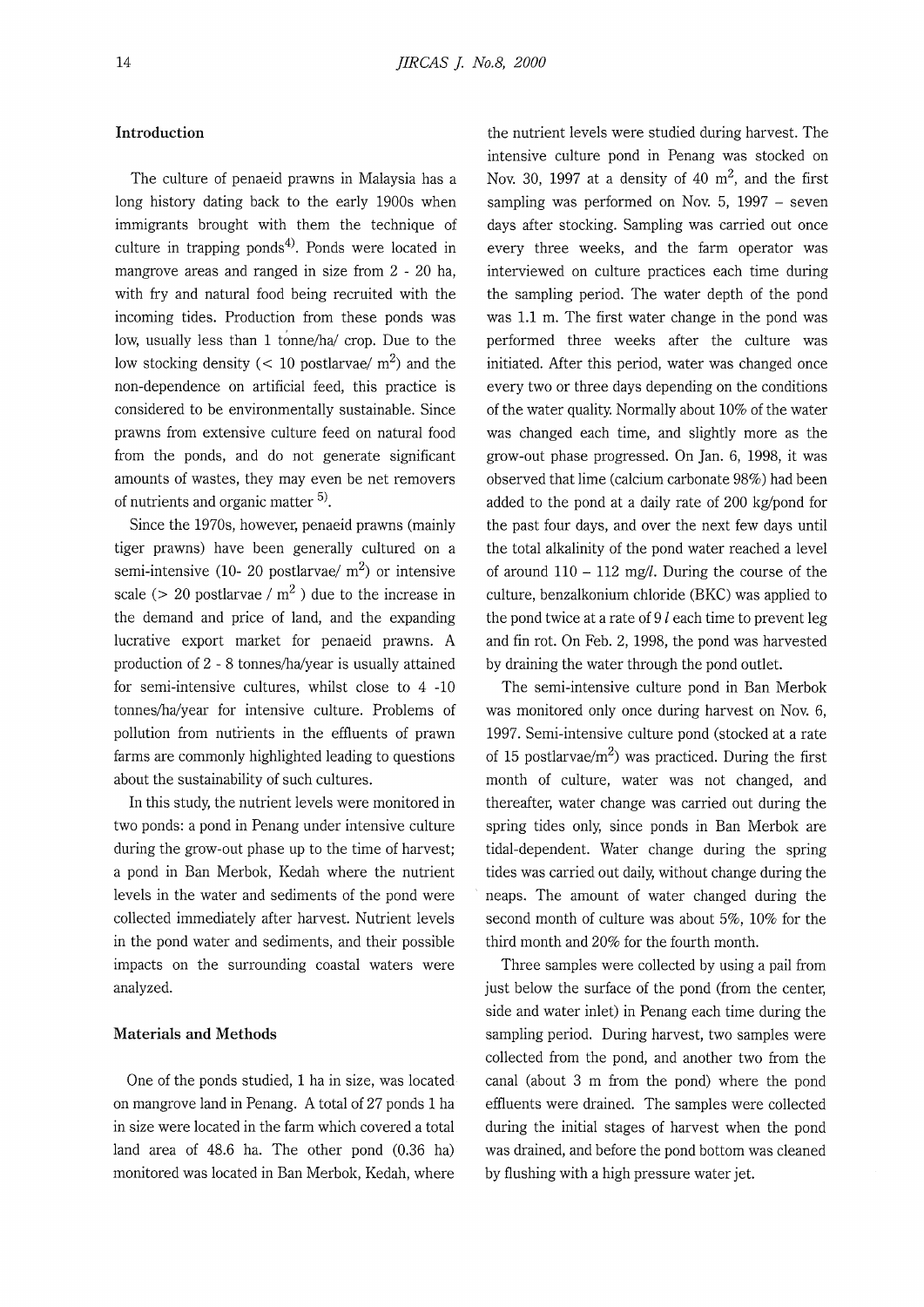In Ban Merbok, water and sediments were collected during harvest, from the pockets of water left in the drained pond, and also from the canal (about 4m from the outlet of the pond) where the effluent waters drained. In this case also, water was collected before the pond bottom was flushed.

Water collected was filtered immediately through a nylon screen of 200  $\mu$ m into acid-washed polypropylene bottles. Sediments were collected using a Birge-Ekman grab sampler. Subsamples of surface sediments  $(0 - 1)$  cm) were taken through the flaps at the top of the grab. The water and mud samples were then stored in an insulated chest filled with ice and taken back to the laboratory within two hours of sampling.

In the laboratory, suspended matter from the pond water was recovered through filtration using a 0.45  $\mu$ m Millipore HA filter or a Whatman GF/C filter. The filtered water samples were kept in a freezer and analyzed within two months after collection. The concentrations of nitrate (NO<sub>3</sub>- N), nitrite (NO<sub>2</sub>-N), phosphate ( $PO<sub>4</sub>-P$ ) and chlorophyll a (Chl. a) were determined using the standard methods described by Parsons et al<sup>6)</sup>. The concentration of ammonia (NH<sub>4</sub>-N) was determined using the modified indophenol method of Sasaki and Sawada<sup>9</sup>. A Shimadzu UV-1601 spectrophotometer was used for the analysis.

The suspended matter on the filters and the sediment samples were dried overnight in an oven at 60 °C, and then kept in a desiccator until analysis. The sediment samples were gently crushed using a pestle and mortar. After acid treatment for the elimination of inorganic carbon, the contents of organic carbon and total nitrogen in the suspended matter and sediment samples were measured with an elemental analyzer (Fisons EA 1108). The content of inorganic phosphorus was measured following the procedures of Andersen $^{2)}$ .

#### **Results and Discussion**

The physical parameters and dissolved nutrient levels in the water of the penaeid prawn pond in Penang are depicted in Table 1, and Fig. 1 while Table 2 shows the physical parameters and nutrient concentrations in the penaeid prawn ponds in Penang and in Ban Merbok during harvest. Nutrient contents of the suspended matter and pond sediments in both ponds are listed in Table 3 and Table 4, respectively.

The interim criteria for reactive phosphate in estuarine and marine waters in the ASEAN region for the protection of the coastal and marine environment from eutrophication are recommended to be 45  $\mu$ g/l (1.45  $\mu$ M) and 15  $\mu$ g/l (0.48  $\mu$ M)<sup>3)</sup>. Based on these levels, the phosphate  $(PO<sub>4</sub>-P)$  level  $(5.70 \mu M)$  recorded in the pond in the first month of culture where no water change was carried out would appear to be very high (Fig.1). During this phase, inorganic fertilizers are usually added to the pond to initiate plankton bloom. One month after stocking, when the juveniles were no longer dependent on algal food, and when water change in the pond was implemented, the  $PO<sub>4</sub>$ -P level dropped below the interim criteria level of  $1.45\mu$ M for coastal water. The level recorded during harvest was slightly higher than that of the recommended criteria.

In Penang and Ban Merbok, the  $PO<sub>A</sub>-P$  levels in the effluents in the canals were lower than those of the water in the ponds (Table 2).  $PO<sub>4</sub>-P$  concentrations in the Merbok estuary ranged from 0.3 - 0.6  $\mu$ M<sup>11)</sup>. The PO<sub>4</sub>-P levels in the prawn ponds in the present study exceeded these values during the first month of the grow-out phase in the pond in Penang, and also during harvest in both ponds.

Concentrations of dissolved inorganic nitro-gen in tropical waters are usually dominated by ammonia<sup>1)</sup>. Tanaka and Choo<sup>12)</sup> reported that the highest  $NH_{4}$ -N level recorded in the Sangga Besar River estuary in the Matang mangrove was about 25  $\mu$ M. The NH<sub>4</sub>-N values in both ponds during harvest exceeded this value by about three times in Penang and twenty times in Ban Merbok (Table 2). Water quality criteria for concentrations of total ammonia recommended by USEPA<sup>13)</sup> for a temperature of 25 °C and pH 7 gave a value of 6.6 mg/l total ammonia for a salinity of 20. The ammonia levels during harvest in the Ban Merbok pond reached a value of  $495\mu$ M or 8.4 mg/l (Sal. 16.8, Temp. 26.2, pH 6.97), and therefore exceeded the criteria level by 1.3 fold. The highest ammonia level in the pond in Penang was recorded during harvest (62.9  $\mu$ M or 1.1 mg/l) and this concentration was near the USEPA criteria level of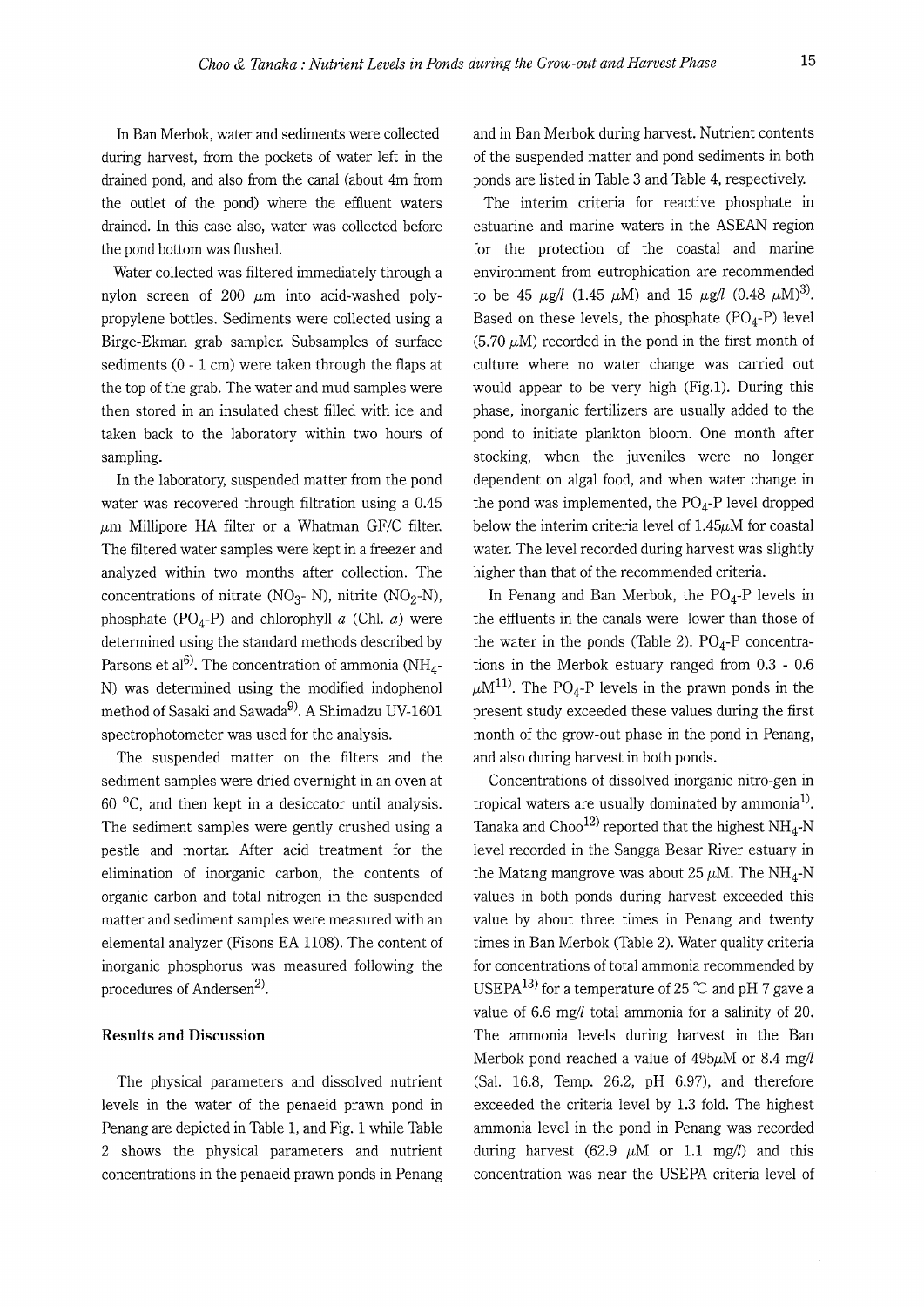| Date     | Sal. | Temp. $(^{o}C)$ | Turbidity(NTU) | pH   | Chl. $a (\mu g/l)$ |
|----------|------|-----------------|----------------|------|--------------------|
| 5.11.97  | 27.2 | 28.7            | 18.0           | 8.17 | 41.3               |
| 25.11.97 | 24.3 | 29.6            | 29.5           | 8.33 | 84.0               |
| 16.12.97 | 27.4 | 29.3            | 37.3           | 8.12 | 82.6               |
| 6.1.98   | 31.2 | 28.4            | 128            | 7.97 | 160.2              |
| 26.1.98  | 33.0 | 29.3            | 224            | 7.54 | 99.9               |
| 16.2.98  | 32.7 | 31.3            | 63.8           | 8.07 | 89.2               |
| 26.2.98  | 29.3 | 31.8            | 32.5           | 7.14 | 93.7               |
|          |      |                 |                |      |                    |

Table 1. Physical parameters and Chl *a* values in the water of a penaeid prawn intensive culture pond in Penang

Table 2. Physical parameters and nutrient concentrations in penaeid prawn ponds in Penang ( Feb. 26, 1998) and in Ban Merbok (Nov. 26, 1997) during harvest

| Location        |               | Sal.         | Temp<br>(°C) | Turbidity<br>(NTU) | pH           | Chl. a<br>$(\mu g/I)$ | $PO4-P$      | (uM)         | $NO2-N$ $NO3-N$ | $NH_A-N$     |
|-----------------|---------------|--------------|--------------|--------------------|--------------|-----------------------|--------------|--------------|-----------------|--------------|
| Ban Merbok pond | canal         | 16.8<br>15.5 | 26.2<br>24.9 | 208<br>294         | 6.97<br>6.45 | 9.6<br>12.8           | 7.09<br>1.09 | 0.18<br>0.29 | 0.11<br>0.93    | 495<br>166   |
| Penang          | pond<br>canal | 29.3<br>29.4 | 31.8<br>34.1 | 32.5<br>38.2       | 7.14<br>7.33 | 93.7<br>110.5         | 1.71<br>1.39 | 1.94<br>1.87 | 4.64<br>10.16   | 62.9<br>60.7 |

Table 3. Contents of organic carbon, total nitrogen and total phosphorus in suspended matter in penaeid prawn ponds in Penang and Ban Merbok

| Location   |      | Date           | $Org-C$     | Total-N    | Total-P    |
|------------|------|----------------|-------------|------------|------------|
|            |      |                |             | (mg/l)     |            |
| Penang     |      | pond 5.11.97   | 5.00        | 0.26       | 0.14       |
|            |      | 25.11.97       | 6.67(0.34)  | 1.23(0.05) | 0.34(0.04) |
|            |      | 16.12.97       | 6.48(0.43)  | 1.39(0.07) | 0.21(0.03) |
|            |      | 6.1.98         | 10.6(0.22)  | 2.23(0.05) | 0.32(0.01) |
|            |      | 26.1.98        | 14.3 (1.41) | 2.83(0.21) | 0.67(0.14) |
|            |      | 16.2.98        | 7.92 (0.94) | 1.68(0.16) | 0.22(0.03) |
|            |      | 26.2.98        | 7.68(0.01)  | 1.69(0.11) | 0.26(0.03) |
|            |      | canal 26.2.98  | 8.80(0.31)  | 1.93(0.10) | 0.32(0.01) |
| Ban Merbok | pond | 26.11.97       | 12.6        | 1.76       | 0.67       |
|            |      | canal 26.11.97 | 16.9        | 1.91       | <b>ND</b>  |

The values within parentheses indicate the standard deviation. ND-not determined

| Table 4. Contents of organic carbon, total nitrogen and total phosphorus in sediments |
|---------------------------------------------------------------------------------------|
| in penaeid prawn ponds in Penang and Ban Merbok                                       |

| Location   | Date                            | $Org-C$      | Total-N      | Total-P      |
|------------|---------------------------------|--------------|--------------|--------------|
|            |                                 |              | (mg/g)       |              |
| Penang     | pond 5.11.97                    | 10.5(4.7)    | 1.46(0.45)   | 2.86(0.58)   |
| Ban Merbok | pond 26.11.97<br>canal 26.11.97 | 30.5<br>57.6 | 4.17<br>6 20 | 2.08<br>2.48 |

The values within parentheses indicate the standard deviation.

1.3 mg/! (pH 7.4, Temp. 35 °C, Sal. 30). Satapornavanit (1993) (quoted from Phillips<sup>8)</sup>) reported that total ammonia levels ranged from 0.51- 1.51 mg/! during harvest (Sal. 36-39, temp. 29-32 °C, pH 7.0-8.3), and these values were in agreement with the level obtained in this study.

In Malaysia, the proposed interim national water quality standards for class I waters (Conservation of natural environment water supply I- practically no treatment necessary; Fishery  $I - \text{very sensitive}$ aquatic species) for  $NO<sub>2</sub>$  and  $NO<sub>3</sub>$  correspond to

natural levels. For class II A waters (Water supply IIconventional treatment required; Fishery IIsensitive aquatic species) the  $NO<sub>2</sub>$  levels should not exceed 3 mg/l and  $NO<sub>3</sub>$  levels, 7 mg/l. According to USEPA<sup>13</sup>), levels of NO<sub>2</sub>-N and NO<sub>3</sub>-N below 5mg/l and 90 mg// do not exert adverse effects on warm water fish. Suksomjit et al.<sup>10)</sup> proposed a value of 1.3 mg/l for  $NO<sub>2</sub>$  -N in penaeid prawn pond effluents.

During spring tides, Tanaka and Choo<sup>11)</sup> recorded a NO<sub>3</sub> -N value as high as  $8 \mu$ M in the Sangga Besar estuary and 5  $\mu$ M in the Merbok estuary. NO<sub>2</sub>-N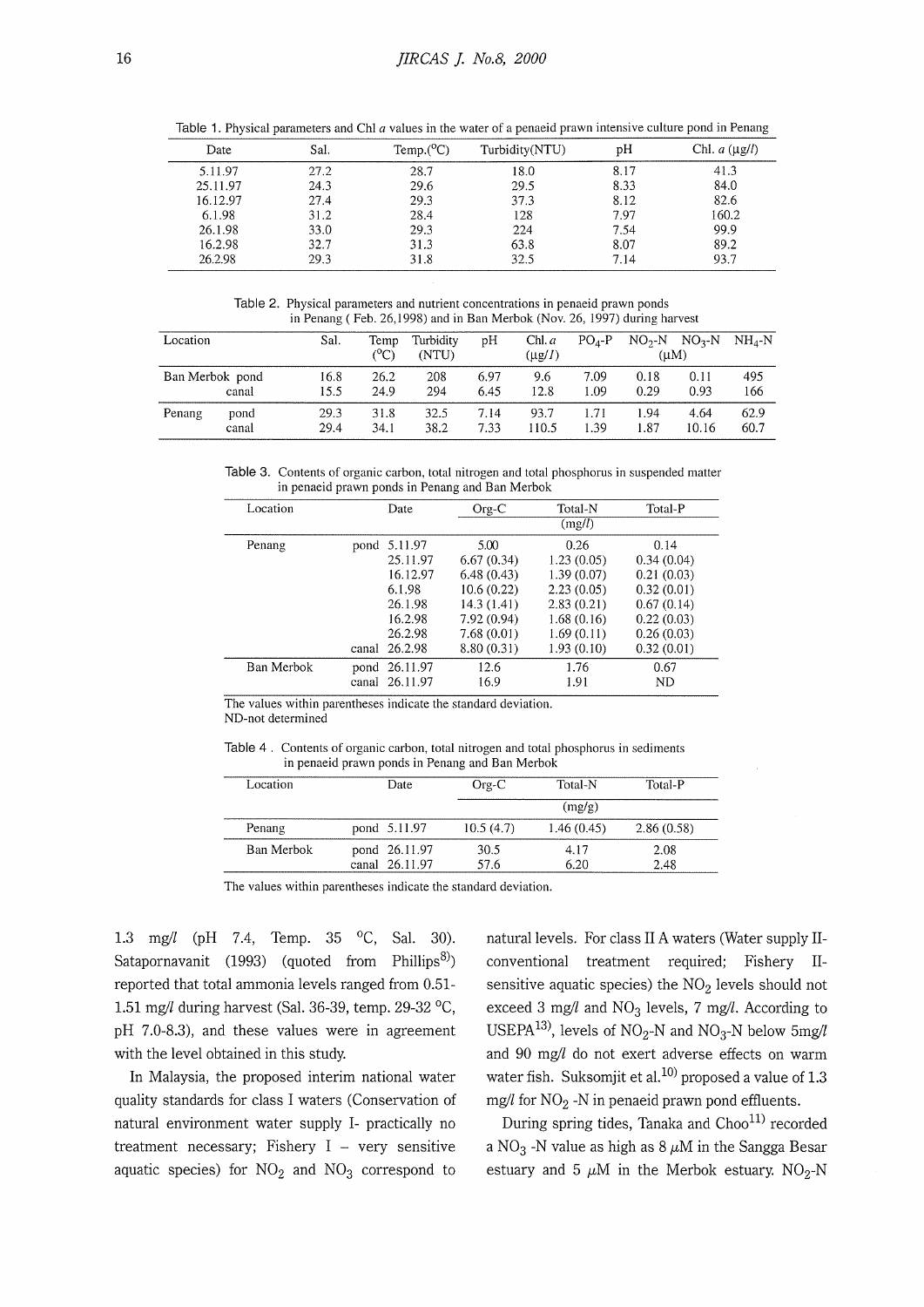

Fig. 1. Changes in nutrient levels in prawn intensive culture pond in Penang during the grow-out and harvest phase. Vertical bars indicate the standard deviation.

levels reached 5  $\mu$ M in the Sangga Besar, and 4  $\mu$ M in the Merbok estuaries. The  $NO<sub>2</sub>-N$  values in the pond from Penang ranged from  $0.03 - 2.71 \mu M$ , with one exceptionally high value  $(19.7\mu\text{M})$  recorded from the samples taken on Jan. 26, 1998 (Fig.l). This value could be ascribed to the nitrification of  $NH_4-N$ whose concentration decreased from 24.7 to  $0.36 \mu M$ during the period from Jan. 6, 1998 to Jan 26, 1998 and could be due to the lime treatment, which may have affected the bacterial composition in the pond and stimulated the nitrification process. Such a high  $NO<sub>2</sub>-N$  value of over  $10\mu$ M was also observed in the estuary of Matang Mangrove Reserve in Malaysia<sup>12)</sup> and attributed to the nitrification of  $NH_4-N$ . However, the  $NO<sub>2</sub>$  -N levels in the pond in Penang during the grow-out phase and in both ponds during harvest satisfied the criteria for the penaeid prawn pond effluent standards proposed by Suksomjit et  $al^{10}$ . The NO<sub>3</sub>-N levels in the pond in Penang ranged from 0.1-10.2  $\mu$ M, with the highest level recorded during harvest. In Merbok, the  $NO<sub>3</sub>$ -N level was 0.1  $\mu$ M in the pond and 0.9  $\mu$ M in the canal during harvest. These values are of the same order as the

 $NO<sub>3</sub>$  -N levels recorded in the mangrove estuaries<sup>11)</sup>.

Suspended matter contains large amounts of nitrogen and phosphorus (Table 3). Ch!. *a*  concentrations in the intensive culture pond m Penang ranged from  $41.3\n-160.2 \mu g/l$ , values much higher than those in the semi-intensive culture pond in Ban Merbok (9.6-12.8  $\mu$ g/l) (Tables 1 and 2). Such high concentrations of Ch!. *a* indicate the influence of a much higher application of fertilizer in the intensive culture pond than in the semi-intensive culture pond.  $C/Chl. a$  ratio of natural phytoplankton was in the range of 25-607). Using the C/Chi. *a* ratio of 50, in the intensive culture pond, the phytoplankton carbon accounted for about 41%-75% of organic carbon in the suspended matter, but for only 3.8% in the semi-intensive culture pond. Therefore, nitrogen and phosphorus in the suspended matter in the intensive culture pond in Penang are assumed to be mainly in the phytoplankton and its degradation products. The influence of fertilizer application was also reflected in the chemical composition of surface sediments in the intensive culture pond. The Total-P content in the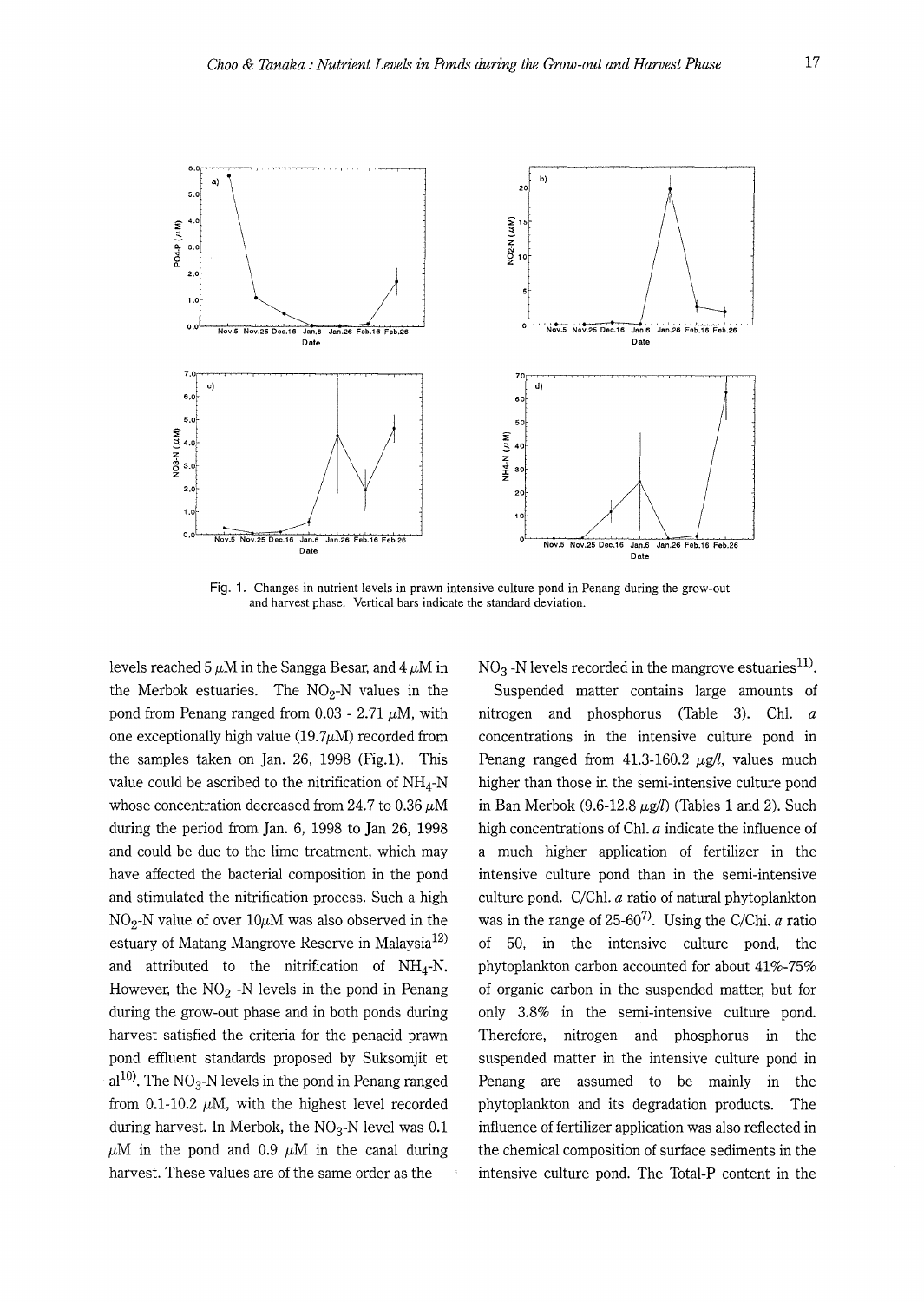surface sediment of the intensive culture pond in Penang was even higher than that of Total-N (Table 4), and the C:N:P atomic ratio was about 9.4:1:1.

The parameter of concern in terms of pollution would appear mainly to be the ammonia level during harvest. During the first month of the grow-out phase,  $PO<sub>4</sub> - P$  levels appeared to be high too, but during this period the pond water was not changed. It is suggested that effluents during harvesting be channeled into oxidation ponds where the level of ammonia and suspended matter could be reduced by the nitrification process and sedimentation.

#### **Acknowledgements**

This study was supported by the Japan International Research Center for Agricultural Sciences (JIRCAS) under the integrated research project "Productivity and Sustainable Utilization of Brackish Water Mangrove Ecosystems". Thanks are due to Mr. Chan Seng Mei for the field and technical assistance.

#### **References**

- 1) Alongi, D. M., Boto, K. G. & Robertson, A. I. (1992). Nitrogen and phosphorous cycles. *In*  Tropical mangrove ecosystems. eds. Robertson, A. I. & Alongi, D. M. American Geophysical Union, Washington, USA, 251-292.
- 2) Andersen, J. M. (1976). An ignition method for determination of total phosphorus in lake sediments. *Water Res.,* **10,** 329-331.
- 3) Chongprasith, P., Wilairatanadilok, W & Utoomprurkporn, W. (1997). ASEAN Marine Environment Quality Criteria (AMEQC) for phosphate. VII-28-VII-33. In ASEAN Environmental Management: Quality Criteria and Monitoring for Aquatic Life and Human Health Protection. eds. Vigers, G., Ong, K. S., McPherson, C., Millson, N., Watson, I. & Tang, A. Proceedings of the ASEAN-Canada Technical Conference on Marine Science (24-28 June, 1996), Penang, Malaysia. EVS Environment Consultants, North Vancouver and Department of Fisheries Malaysia. 817pp.
- 4) Hall, D. N. E (1962). Observations on the taxonomy and biology of some Indo-West-Pacific *Penaeidae (Crustacea, Decapoda).* Fishery Publications No. 17. London Her Majesty's Stationery Office. 229 pp.
- 5) Macintosh, D. J.(1982). Fisheries and aquaculture significance of mangrove swamps, with special reference to the Indo-West Pacific region. *In* Recent advances in aquaculture Volume I. eds. Muir, J. E & Roberts, R. J., Croon Helm, London. 3 -85.
- 6) Parsons, T. R., Maita, Y. & Lalli, C. M. (1984). A manual of chemical and biological methods for seawater analysis. Pergamon Press, England, 173pp.
- 7) Parsons, T. R., Takahashi, Y. & Hargrave, B. (1984). Biological oceanographic processes. 3rd Ed. Pergamon Press, 330pp.
- 8) Phillips, M. **J.** (1995). Shrimp culture and the environment. In Towards sustainable aquaculture in Southeast Asia and Japan. eds. Bagarinao T. U. & Flores, E. E. C., SEAFDEC Aquaculture Department , Iloilo, Philippines, 37-62.
- 9) Sasaki, K. & Sawada, Y (1980). Determination of ammonia in estuary. *Bull. ]ap. Soc. Sci. Fish.*  **46** (3), 319-321.
- 10) Suksomjit, M., Prarakkamo, P., Chongprasith, P., Sukasam, W & Srinetr, V. (1999). Enforcement of shrimp culture in Thailand through setting up a new effluent standard. p 44-54. In ASEAN Marine Environmental Management: Towards Sustainable Development and Integrated Management of the Marine Environment in ASEAN. Proceedings of the Fourth ASEAN-Canada Technical Conference on Marine Science (26 - 30 October, 1998), eds. Watson, I., Vigers G., Ong, K. S., McPherson, C., Millson, N., Tang, A. & Gass D., Langkawi, Malaysia. EVS Environment Consultants, North Vancouver Department of Fisheries, Malaysia. 609 pp.
- 11) Tanaka, K. & Choo, P. S. (1999). Preliminary observation on the behaviors of dissolved inorganic nutrients in Matang mangrove estuary and Merbok river estuary, Malaysia. *In*  Proceedings of the Third Annual Seminar on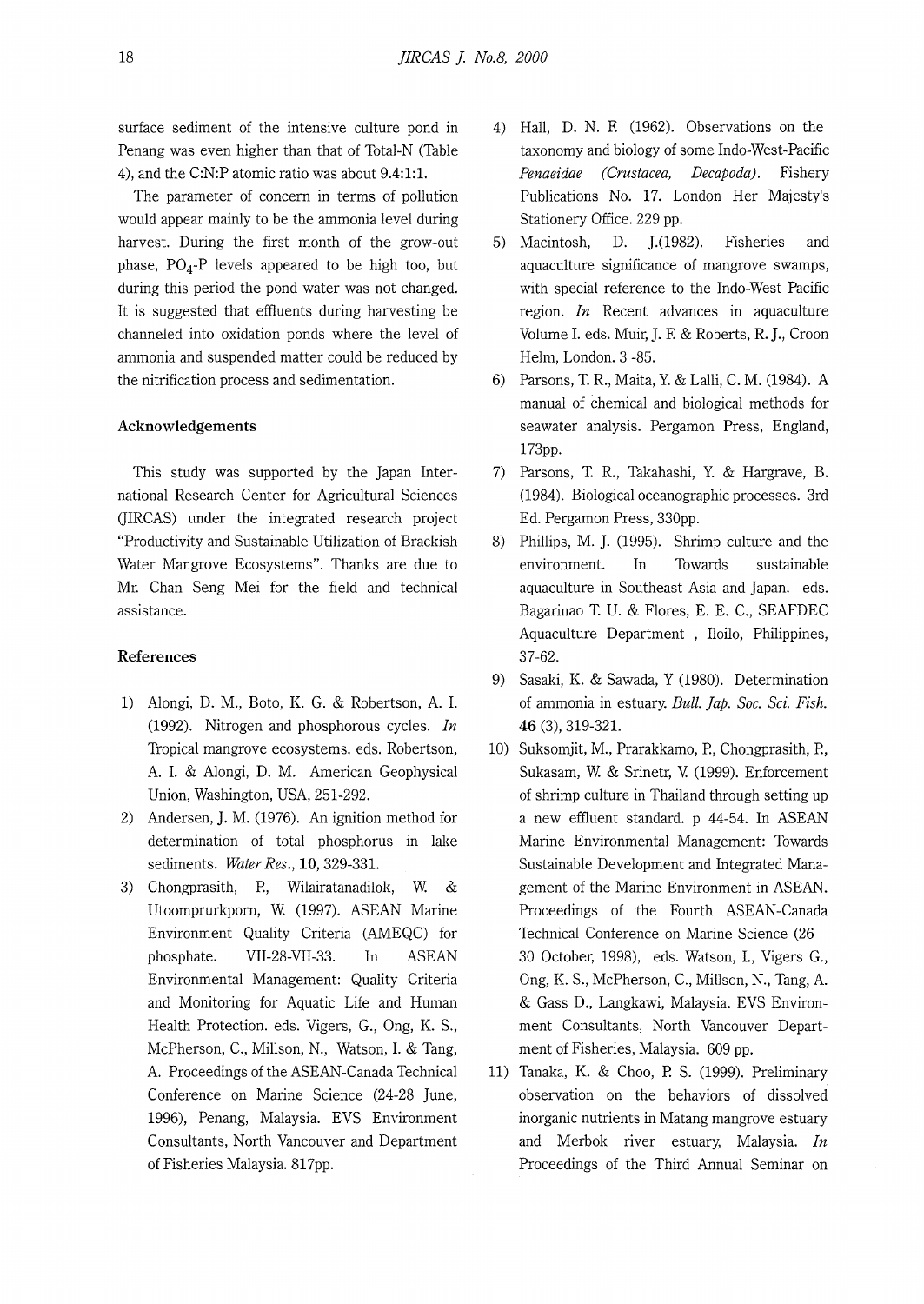Productivity and Sustainable Utilization of Brackish Water Mangrove Ecosystem. eds. Chong, V. C. & Choo, P. S., JIRCAS/FRI/UM/ FRIM Collaborative Research Project, Kuala Lumpur, Malaysia, 1-14.

12) Tanaka, K & Choo, P. S. (2000). Influences of nutrients outwelling from the mangrove swamp

on the distribution of phytoplankton in the Matang Mangrove Estuary, Malaysia. *]. Oceanogr.,* **56,** 69-78

13) USEPA. 1993. Quality Criteria for Water (1993). Prepared for Health and ecological Criteria Division Office of Water, U. S. Environmental Protection Agency, Washington, D. C. 294 pp.

J.